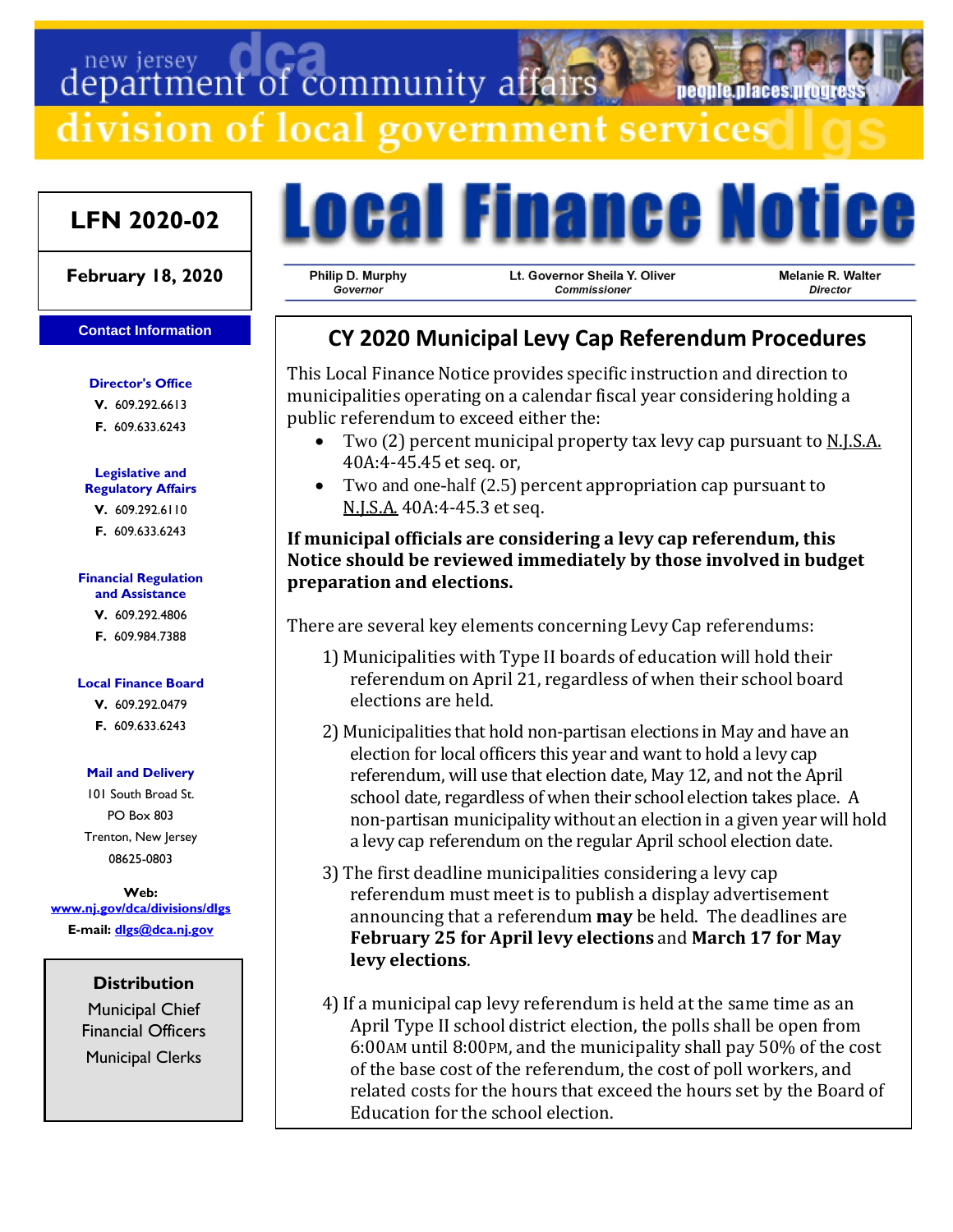5) Referendums for State fiscal year municipalities will be at the November General Election.

The details of these elements are explained on the following pages.

# **B. Background and Authority**

There are two laws that oversee the levy cap law referendum process: the 2010 levy cap law, P.L. 2010, c. 44, and the original 2007 law, P.L. 2007, c.62. To implement the levy cap referendum process, additional direction is required to address election logistic issues such as mail-in voting, voting machine availability, and the need to accommodate different election cycles.

Therefore, the Director of the Division of Elections, and Director of the Division of Local Government Services, in consultation with the Commissioner of Education are, through this Notice, exercising their authority to modify and supplement existing elections processes to accommodate municipal levy cap referendums to ensure local procedures are consistent with the intent of the levy cap law.

# **Accordingly:**

- **1) For municipalities with partisan elections the CY 2020 levy cap referendums will take place on Tuesday, April 21.**
- **2) For municipalities with non-partisan elections taking place this year, they will hold their levy cap referendum on May 12. (However, if there is no such election scheduled this year, they will use the April 21 election date.)**

# **C. General Referendum Procedures**

The election procedure for the cap referendum will vary, depending upon the municipality, as follows:

- **Municipalities with a Type II school district which holds their election in April** will have the levy cap referendum question on the same ballot (in a separate space) and same places as the school election. Regardless of the hours set by the board of education, if there is a municipal levy cap election, the polls **shall be open from 6:00 AM until 8:00 PM per N.J.S.A.19:15-2 as amended.** Matters concerning the cost of the added hours are covered in Section G below.
- General election procedures are used for municipalities **with a Type I school district** (which do not have annual school board elections) **or a Type II school district that had its school board elections moved to the November General Election** (pursuant to the provisions of P.L. 2011, c.202). The voting hours must mirror those of the general election, 6AM to 8PM; the municipality is fully responsible for all costs; and the polling places will be the ones that are used for a general election.
- **Municipalities with a population of less than 500** may choose to have a vote-by-mail election, as set forth in <u>N.J.S.A.</u> 19:62-1, et seq.

# **D. Key Factors in Conducting the Referendum**

It is critical that the Municipal Clerk, who will be handling the logistics of the election for the municipality, coordinate with the county election officials (the County Clerk, County Board of Election; and in some counties, the County Superintendent of Elections) as follows: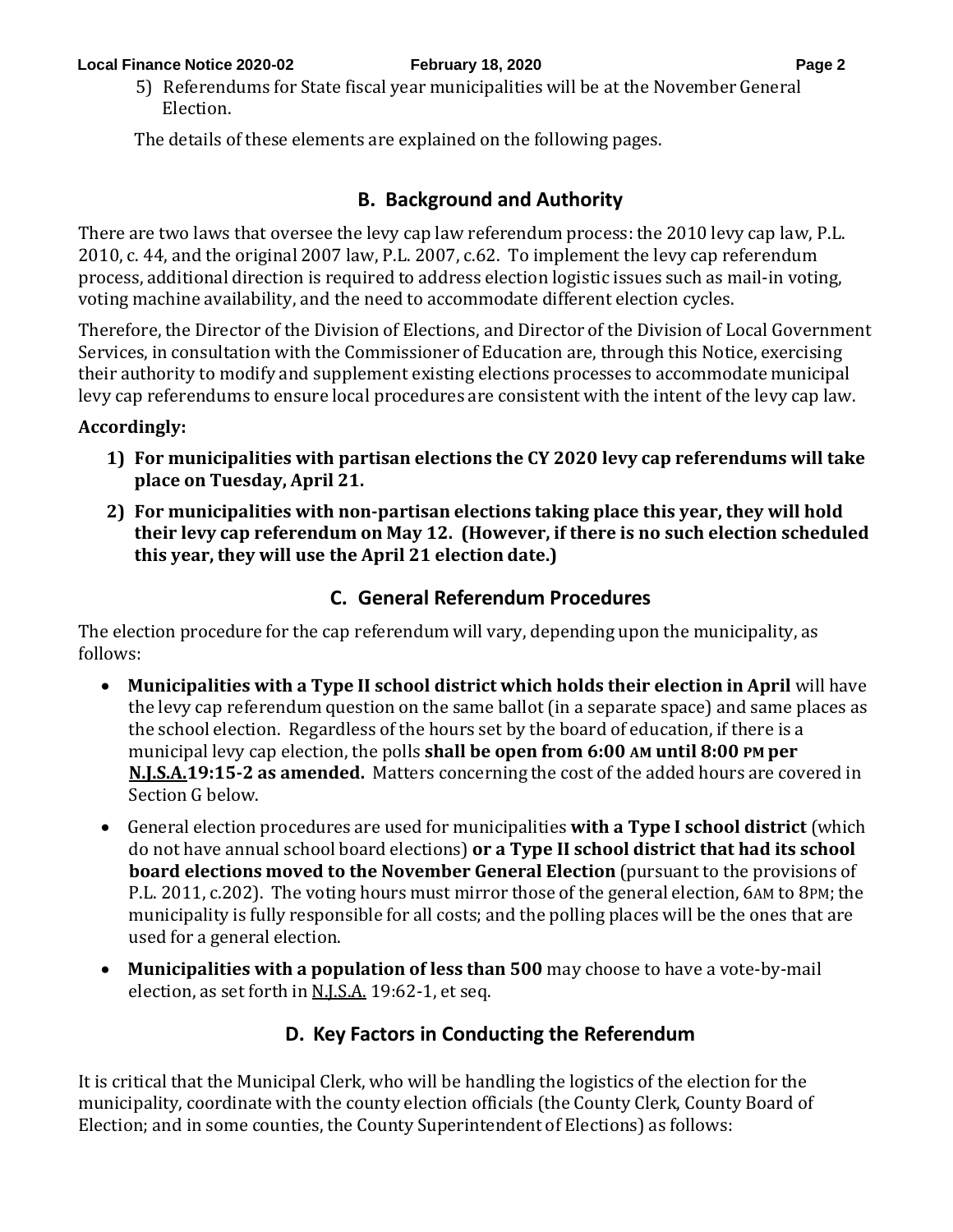- The County Clerk is responsible for, and has the sole discretion for, the design, layout and printing of the election ballots – including, the emergency, mail-in, machine, provisional, and sample ballots.
- The County Commissioner of Registration, which is either the County Board of Election or the County Superintendent of Elections, is responsible for preparing voting machines.
- In all counties, the County Board of Election appoints and trains the board workers and selects the polling places.

The Municipal Clerk must also keep the Board of Education(s) Board Secretary apprised of municipal decisions concerning any referendum activity if a school election is taking place at the same time.

# **E. Publication of Notice of Availability of Mail-In Ballots**

Pursuant to N.J.S.A. 19:63-61, a "Notice of Availability of Mail-In Ballots" for any upcoming election must be published, **as a display ad in the official newspaper**, prior to 55 days before the election.

- **For the April 21 election,the deadline is Tuesday, February 25.**
- **For the May 12 non-partisan election that date is Tuesday, March 17.**

The municipal governing body must pass a resolution (simple majority) authorizing a "Notice of Availability of Mail-In Ballots" to meet this publication deadline. **Due to the statutory time constraints, if the governing body is considering, but has not made a final decision, it should publish this Notice to ensure it does not lose the opportunity to hold a levy cap referendum**.

The timing of this publication has the following implications:

- **Publication of the Notice does not bind the municipality to hold an election**, if the governing body has not yet formally resolved to hold such election prior to the publication. (see below in Section E)
- **The amount of the referendum does not need to be included in the Notice.**

The Municipal Clerk is to assure publication of the Notice (see copy of Notice, Appendix A); however, in some counties the County Clerk will coordinate the publication of the Notice for the affected governing bodies. Therefore, the Municipal Clerk should first contact the County Clerk on this matter. Such coordination could reduce the publication costs for the municipality. If adopted, a copy must be sent to the Director of the Division of Local Government Services and the Board Secretary of the Board(s) of Education.

<sup>1</sup> Statutory cite corrected on March 12, 2012 from original text of N.J.S.A. 19:63-17.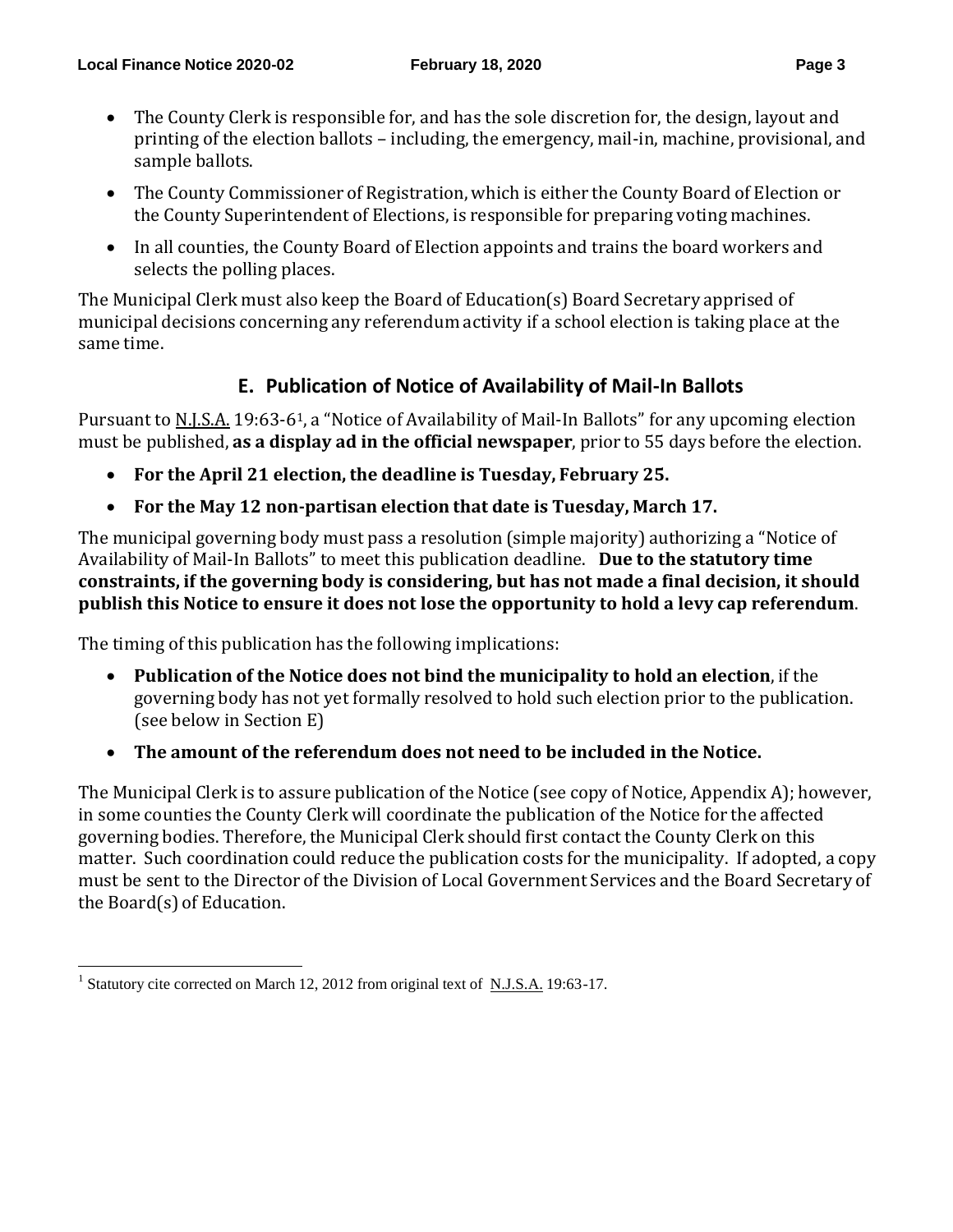# **F. Concerning The Referendum Question**

If not already introduced, the municipal budget must be introduced no later than March 30 for the April vote, and April 22 for the nonpartisan May vote. The budget must reflect tax levy and provisions of a planned referendum. Publication of the introduced budget must take place no later than April 9 (12 days prior to referendum) for the April vote, and April 30 for the May vote.

# **Proceeding with a Referendum:**

If the governing body plans to proceed with a referendum, it must adopt an "authorizing" resolution approving the referendum question and amount no later than close of business on **March 30 (April) and April 22 (May).** A model Authorizing Referendum is part of this Notice as Appendix C. **All referendum questions and explanatory statements must be consistent with the model.**

The resolution for the referendum must be approved by a majority of the full membership of the governing body prior to introduction of the budget. **The resolution must be distributed as follows:**

- $\Box$  A certified copy of the resolution must be sent to the County Clerk by the close of business on **March 30(April)** or **April 22 (May).**
- $\Box$  On the following business day, a certified copy of the authorizing resolution must be sent to the Division of Local Government Services and to the Secretary of the local Board of Education(s), (if the municipality has a Type II school district).
- $\Box$  A copy should also be included with the budget package sent to the Division of Local Government Services as part of the introduced budget (filed within three days after introduction).

If the governing body made a final decision to hold a referendum before February 25 (April) or March 17 (May), the Authorizing Resolution may be adopted at the same time as the adoption of the resolution authorizing the publication of the Notice of Availability of Mail-In Ballots.

If the resolution is passed on March 30 (April) or April 22 (May), time is of the essence in terms of the printing of the ballot materials by the County Clerk. This is particularly important for voters who wish to vote by mail. The Authorizing Resolution must set forth the exact language of the referendum and the exact language of the explanatory statement to be printed on the ballot. To reduce the possibility of problems, it is strongly recommended that municipal officials review a draft resolution with their county election officials in advance of the governing body vote.

# **Cancelling a Referendum**

If the municipality has published the Notice of Availability of Mail-In Ballot (as noted above, the deadline is February 25 for April and March 17 for May), but chooses to not go through with the referendum, the governing body must memorialize that decision by passing a resolution to that effect and publishing a legal notice that a levy cap referendum will not be held as previously announced. Such action should be taken to avoid any confusion on the part of voters and election officials.

A copy of the cancelling resolution must be provided to the County Clerk no later than close of business on **March 30 (April) or April 22 (May)**, and a copy sent to the Secretary of the Board of Education if a Type II school district vote is taking place, and the Division of Local Government Services by the next business day.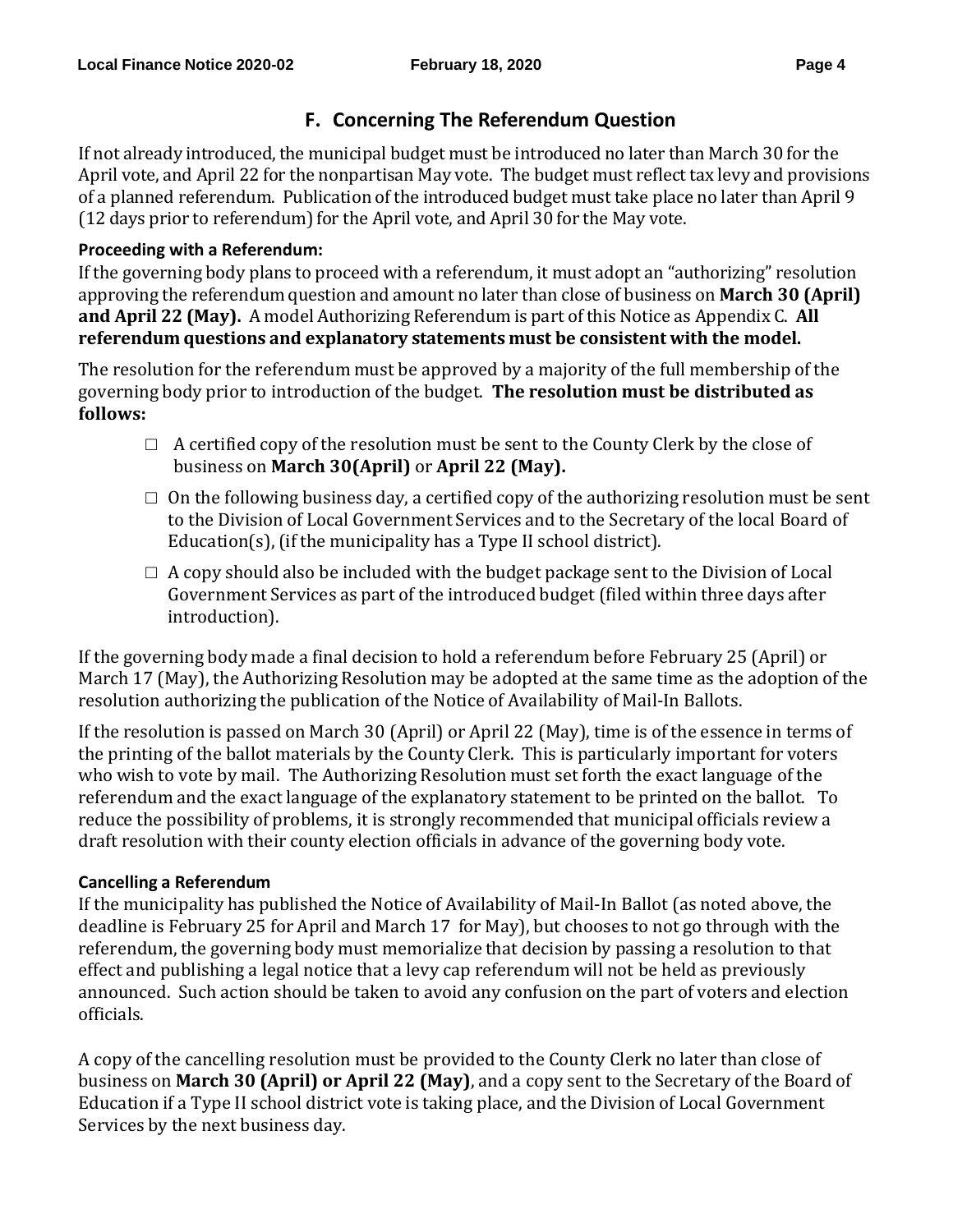### **Local Finance Notice 2020-02 February 18, 2020 Page 5 Wording of the Referendum Question and Explanatory Statement**

N.J.S.A. 40A:4-45.46(b) requires that the public question (Appendix B) include the following elements:

- A declaration of the "amount by which the adjusted tax levy shall be increased by more than the otherwise allowable adjusted tax levy, and the percentage rate of increase which that amount represents over the allowable adjusted tax levy."
- An explanatory statement that "identifies the changes in appropriations or revenues that warranted the governing body's decision to ask the public question" or a "clear and concise narrative explanation of the circumstances" for the levy increase that must be approved by the Director of the Division of Local Government Services. In this case "warranted" means those line items that are significant or primary in nature resulting in the need for a levy cap referendum.
- The model language in Appendix B and C reflects the statutory requirements.

In considering approval of a narrative explanatory statement, the Director of Local Government Services will only consider narratives that are factual, explicit and to the point concerning the reasons for the proposed increase and written in a manner consistent with a description of increases.

# **Narratives that discuss actions (other than in general terms) the local governing body intends to take as a result of the referendum failing will not be approved. Such narratives are necessarily speculative, reflect an intention at a given point in time, and could change through the course of a levy cap election or upon consideration of alternatives.**

Requests for a narrative explanatory statement must be received by the Director by close of business on March 20 (for the April election) or April 10 (for the May election). Requests must be submitted to the Director of the Division of Local GovernmentServices **in each of two ways**: 1) in writing from the Mayor or presiding office of the governing body; and 2) by telephone call to the Division at 609-292-6110 to request a conference call with the Director to discuss the request.

The written request must include the proposed language and an explanation of circumstances of why identifying the changes in appropriations or revenues is insufficient. To ensure timely and confirmed delivery, written requests should be faxed to 609-984-7388.

**Please note, in preparing your levy cap workbook, the healthcare levy cap exclusion is not to be used for increases in healthcare costs resulting from decreases in employee healthcare contributions.** The Division is aware that certain local units are agreeing to reduce employee healthcare contribution obligations beneath the percentages set forth under the Chapter 78 Grid, believing they can allocate any resulting increased costs to the health insurance levy cap exclusion. The 2010 levy cap law was never intended to provide local governments relief from fiscally imprudent decisions. The levy cap workbook was modified to ensure proper utilization of the exclusion.

When negotiating a collective negotiations agreement ("CNA") that will take effect after the Grid has reached its full four-year implementation, local units should note that their decision to keep the Grid amounts in place, or to agree to a higher or lower amount of employee health benefit contribution, may be a factor the Local Finance Board considers when reviewing applications. For various applications submitted to the Director of the Division of Local Government Services, including those for Transitional Aid, the Director will consider a local unit's implementation of the Grid as appropriate.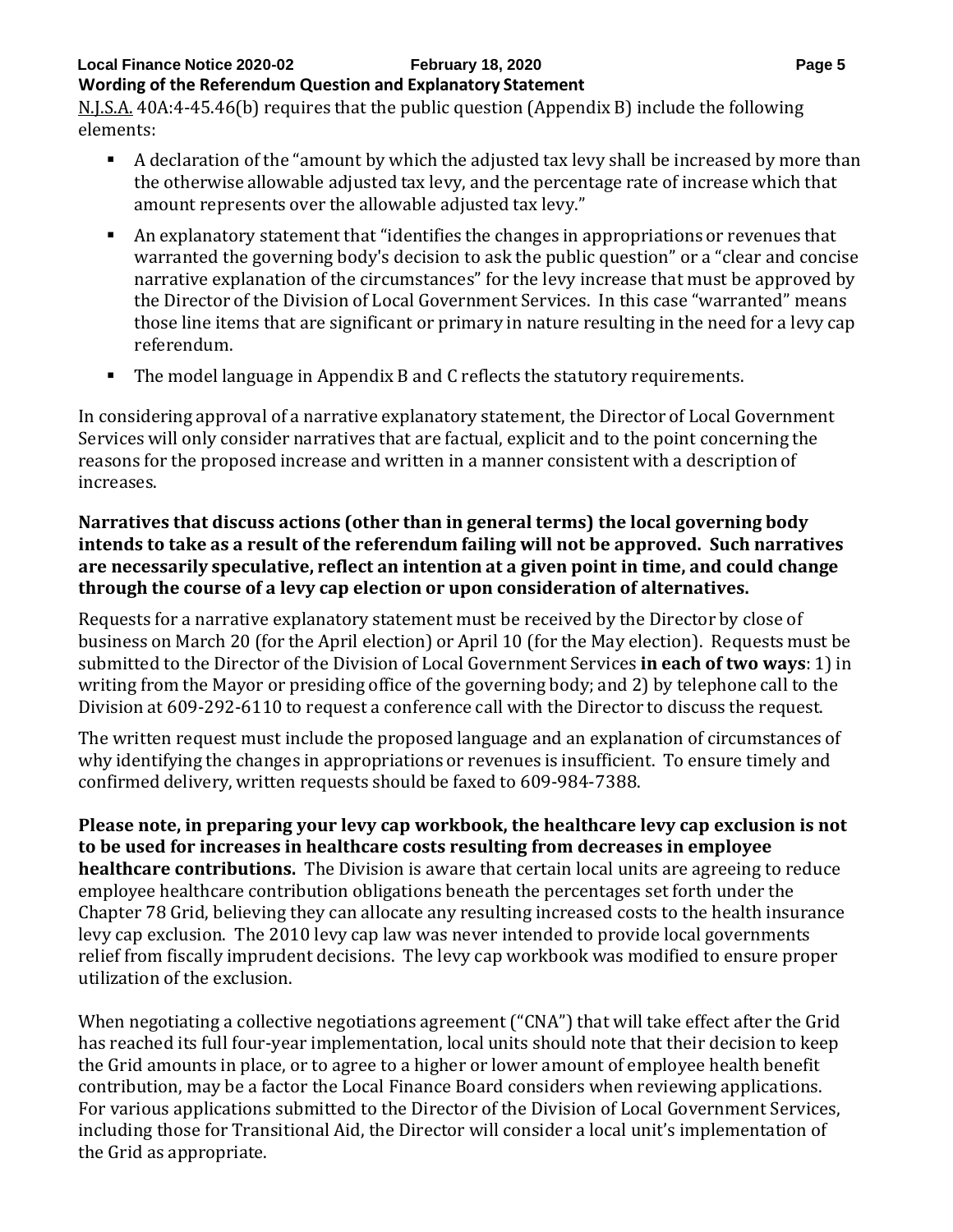### **Local Finance Notice 2020-02 February 18, 2020 Page 6 Calculation of Levy Cap Percentages for Ballot Questions**

To eliminate any confusion of how to calculate the correct percentages set forth in the ballot questions, Appendix D of this Notice is a sample calculation and should be used as a guide. Division of Local Government Services staff is available to review a resolution to ensure compliance. Contact information for this purpose is at the end of this Notice.

# **Use of Public Fundsto Promote a Ballot Question (Electioneering)**

The attention of municipal officials is called to long-established guidance concerning how government funds and resources can be used regarding informing the public about public referendum. It has long been held that a government agency "has the authority and responsibility to commit its resources in furtherance of a strictly informational function. However, the authority to inform must not be conducted in a manner to urge or advocate an affirmative vote."<sup>2</sup>

Thus while municipal resources (newsletters, mailings, website) can be used to inform the public about the referendum, that information must be strictly informational. Nothing, however, prohibits individual public officials from offering their personal opinions through other means (i.e., personal contacts, press interviews, letters to the editor, etc.).

# **Related Information**

If a referendum on both the 1977 appropriation and 2010 levy caps is necessary, a single ballot question will be used to meet both requirements. The model Authorizing Resolution and ballot question contains optional language (*italics*) if an appropriation cap question is needed.

A levy cap referendum results in a permanent add-on to the cap. Municipalities that have a need for a one-time question should contact the Division of Local Government Services as soon as possible for appropriate referendum question language.

# **G. Conduct of the Election**

**1. Municipalities with Type II School Districts voting in April:** As noted above, Type II school districts that did not move their elections to November, will be holding their annual election on April 21. Pursuant to N.J.S.A. 19:60-1 et seq. for an annual school election (unlike a general election) the board of education sets voting hours, with the minimum mandatory hours being from 4:00 PM to 8:00 PM per N.J.S.A. 19:15-2 as amended.

If, however, a municipal levy cap referendum will be held on the same day, the voting hours will be 6:00 AM to 8:00 PM per N.J.S.A. 19:15-2 as amended. Further, because of the imposition of the additional balloting, the municipality will be responsible for:

- Paying for 50 percent of the cost of holding the election during the hours originally set by the Board of Education; and,
- The full incremental cost of the election for the hours above and beyond the balloting if there were no municipal election.

The School Board determines board worker payment, with the hourly wage ranging between \$5.77 and \$14.29.

The number of election districts shall be those determined by the Board of Education, who can ask the County Board of Elections to consolidate election districts (which may reduce the number of polling places). The final decision on polling places, however, rests with the County Board of Elections. The municipality cannot ask for additional election districts.

<sup>&</sup>lt;sup>2</sup> Formal Opinion of the New Jersey Attorney General, 21-1975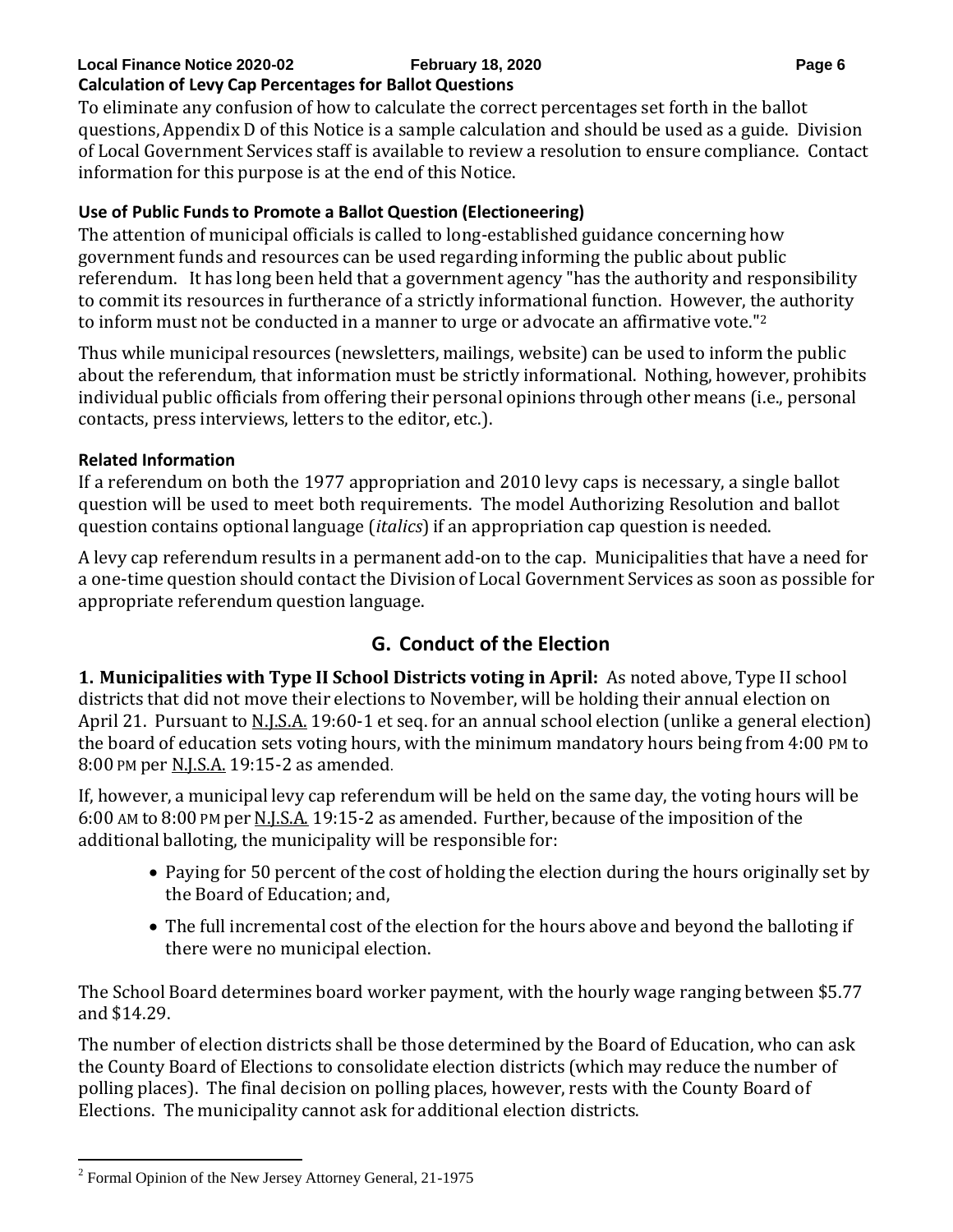To summarize, holding a municipal and school levy cap referendum at the same time requires that:

- 1. The municipal levy cap and school ballot questions must be conducted simultaneously with the polls open on all ballot questions from 6:00 AM to 8:00 PM per N.J.S.A. 19:15-2 as amended.
- 2. The costs incurred for the hours (mainly board worker compensation) over those originally determined by the Board of Education must be paid by the municipality.
- 3. Other costs, including poll workers for the base hours, facility costs, and general costs of the election such as ballot printing, voting machine transportation, and overtime for the county election offices will be split evenly between the municipality and school board.

Municipal, school, and county officials should work cooperatively and keep each other informed to resolve any local matters concerning the election in a timely fashion. The Division of Elections and the Division of Local Government Services can also assist in resolving disputes about payments or related issues.

**2. Municipalities with Type I School Districts (and municipalities that had their school elections moved to November):** If the governing body in one of these municipalities authorizes a levy cap referendum, the municipality will be solely responsible for all the costs of the election. The election will be conducted as a general election, in terms of voting hours (6 AM to 8 PM) and the polling places. The County Board of Election will be responsible for the appointment and supervision of the board workers. The salary for each of the board workers will be \$200.00 for the election.

In terms of other costs, the municipality must pay for all printing costs incurred by the County Clerk, polling place rentals, voting machine transportation, and will have to pay a portion of the overtime costs incurred by county election officials.

**3. Municipalities holding a non-partisan election:** If a municipality is holding a non-partisan election this year, the levy cap referendum will be an additional ballot question on the municipal ballot. The election will continue to be run as a municipal election with all costs covered by the municipality.

**4. Referendum Costs and Budgets:** Referendum costs are exclusions from the cap, **only** if the referendum succeeds and the cost was built into the amount proposed for the referendum. **If the referendum fails, the cost must be absorbed in the budget within the levy cap.**

# **H. Referendum Outcome**

Cap referendums need to be approved by a 50 percent plus one of the votes cast regarding the question. If the vote is less, the question fails. The Board of County Canvassers (consisting of the four members of the County Board of Elections) shall certify the results of the referendum. The County Clerk, who acts as the Clerk of the Board of County Canvassers, will provide a copy of the certified results to the Director, Division of Local Government Services, not later than April 29 (April) or May 15 (May). If the referendum is defeated, the municipality must amend the budget to reflect the allowable levy.

**Budget Amendment if the Question is Defeated:** The Attorney General has provided the Division with legal advice regarding budget amendments if the tax levy question is defeated by the voters. The advice provides that while the purpose of the Authorizing Resolution and Explanatory Statement is to fully inform the voters on the referendum, it is not intended to limit the discretion of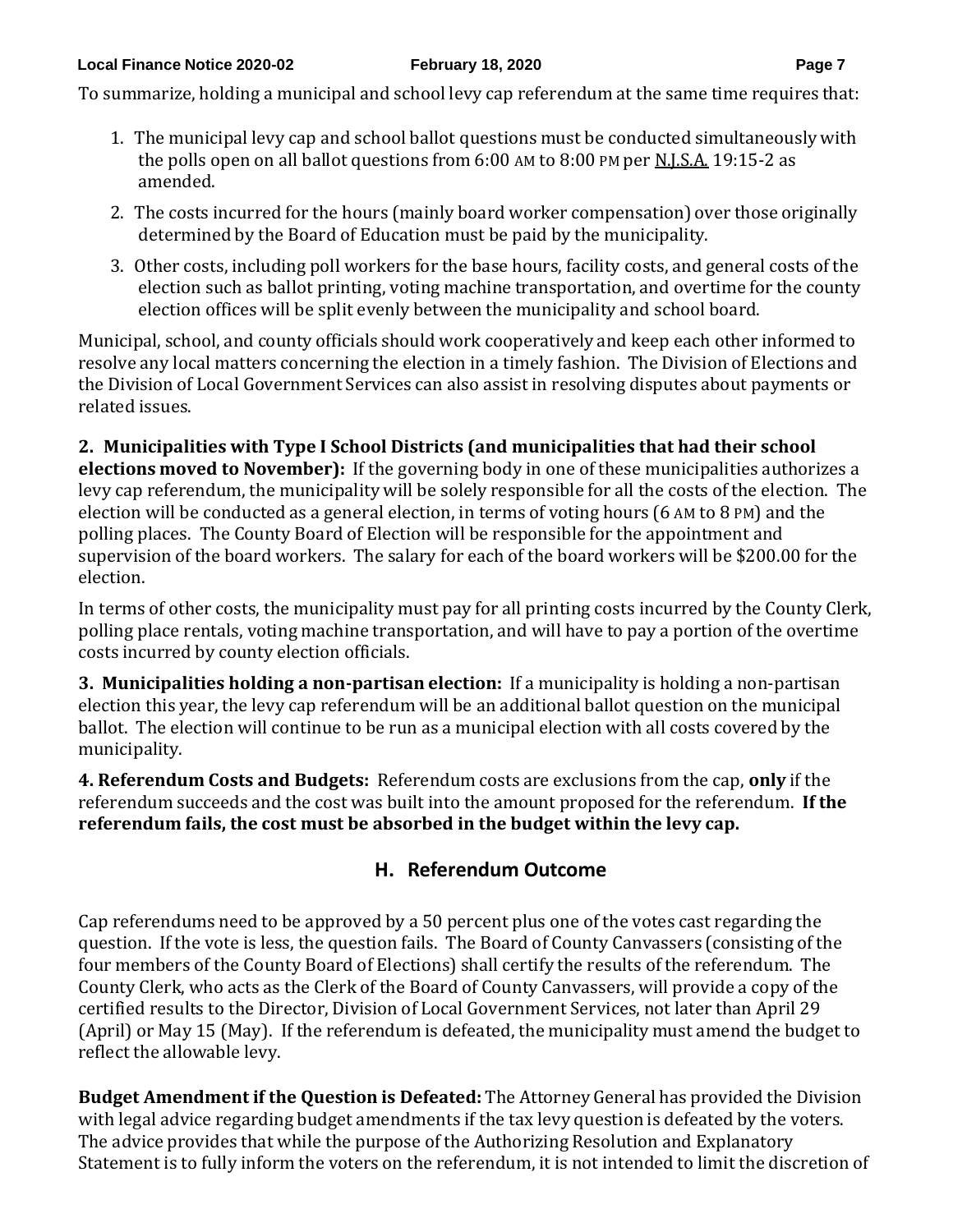### **Local Finance Notice 2020-02 February 18, 2020 Page 8**

the governing body in finally formulating its budget if the referendum is rejected. This provides the governing body with the flexibility to amend the budget to meet current needs if the referendum is rejected, provided that the governing body initially acted in good faith.

**Finally, given the potential for defeat of the referendum, the municipality should plan in advance what actions it will take if the referendum is defeated and be prepared to take immediate action to adopt a budget within the 2% levy cap.** This may include the preparation and filing of layoff plans or negotiating, as appropriate, with parties to collective negotiation agreements.

The final budget for municipalities conducting an April referendum must be adopted by Friday, May 22: for May referendums Friday, June 5 .

Appendix E of the Notice is a summary of the formal steps that must be taken and reported to the various agencies. It also includes a table summarizing the steps and dates for both April and May votes.

Documents sent to the Division of Local Government Services should be labeled as "Levy Cap Referendum" and sent in any of the following methods as appropriate to the timeliness of the document:

Mail or Overnight Delivery:

Levy Cap Referendum Division of Local Government Services 101 South Broad Street PO Box 803 Trenton, NJ 08625-0803

Fax: 609-984-7388 Email: [dlgs@dca.nj.gov](mailto:dlgs@dca.nj.gov)

Approved:

Melanie R. Walter, Director, Division of Local Government Services Robert Giles, Director, Division of Elections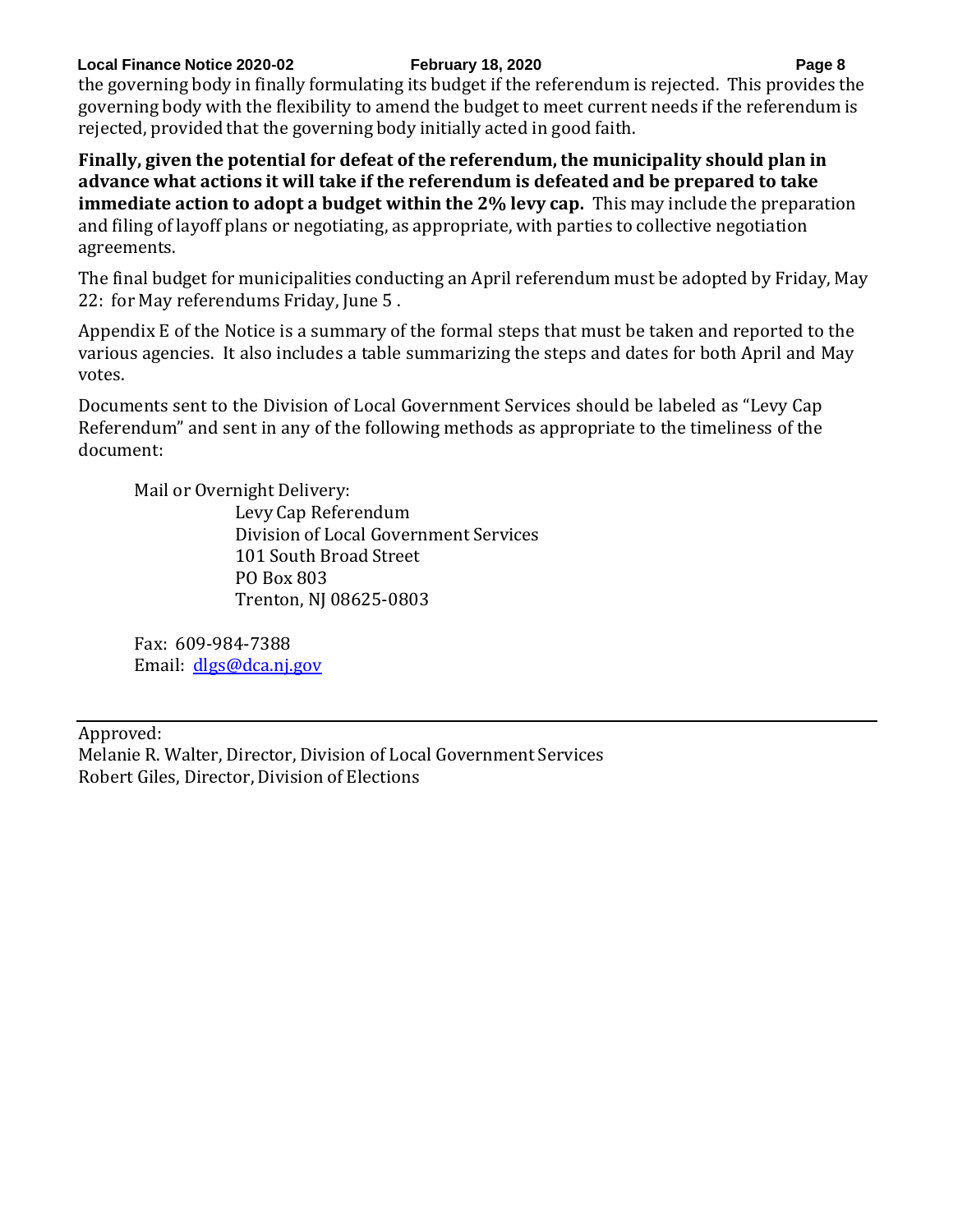### **APPENDIX A**

### **FORM OF NOTICE OF AVAILABILITYOF MAIL-IN BALLOTS (N.J.S.A. 19:63-6)**

### **19:63-6 Publication of notice. (pertinent parts)**

6. a. The county clerk, in the case of any Statewide election, countywide election, or school election in a regional or other school district comprising more than one municipality; the municipal clerk, in the case of any municipal election or school election in a school district comprising a single municipality; and the commissioners or other governing or administrative body of the district, in the case of any election to be held in any fire district or other special district, other than a municipality, created for specified public purposes within one or more municipalities, shall publish the following notice in substantially the following form: *(Only the text below the line is published. Text in italics is only used if there is an appropriation levy* 

*question on the ballot as well or difference between partisan or non-partisan election dates.)*

### **NOTICE TO PERSONS WANTING MAIL-IN BALLOTS**

If you are a qualified and registered voter of the State who wants to vote by mail in the *<name of municipality>* municipal levy *<and appropriation>* cap referendum election to be held on April 21, 2020 *(*May 12 *if a non-partisan vote),* the following applies:

You must complete the application form below and send it to the county clerk where you reside or write or apply in person to the county clerk where you reside to request a mail-in ballot.

The name, address, and signature of any person who has assisted you to complete the mail-in ballot application must be provided on the application, and you must sign and date the application.

No person may serve as an authorized messenger or bearer for more than three qualified voters in an election.

No person who is a candidate in the election for which the voter requests a mail-in ballot may provide any assistance in the completion of the ballot or serve as an authorized messenger or bearer.

A person who applies for a mail-in ballot must submit his or her application at least seven days before the election, but such person may request an application in person from the county clerk up to 3 p.m. of the day before the election.

Voters who want to vote by mail in all future elections will, after their initial request and without further action on their part, be provided with a mail-in ballot until the voter requests otherwise in writing.

Application forms may be obtained by applying to the undersigned either in writing or by telephone, or the application form provided below may be completed and forwarded to the undersigned.

| Dated.                    | (signature and title of county clerk) |
|---------------------------|---------------------------------------|
| (address of county clerk) | (telephone no. of county clerk)       |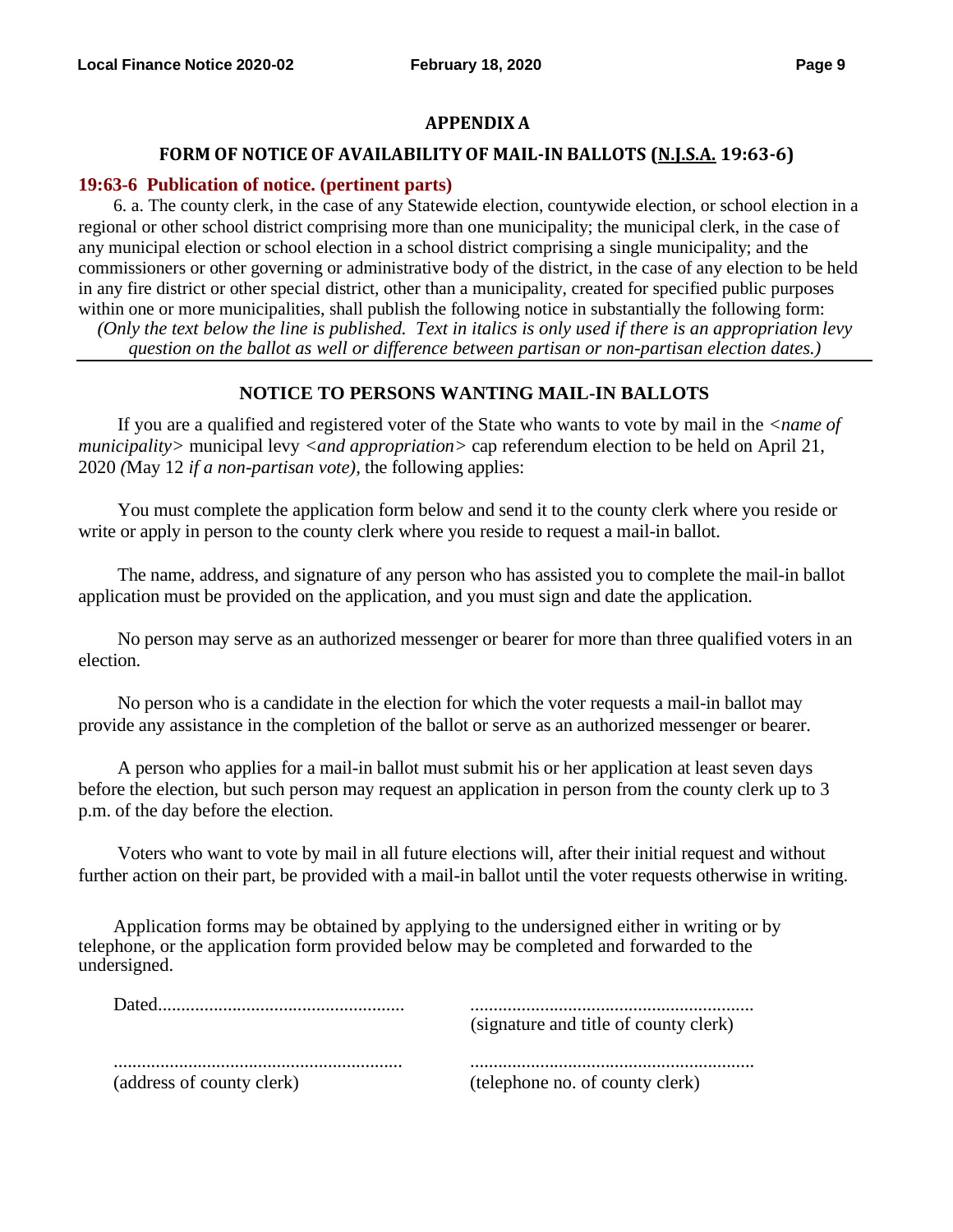# **APPENDIX B**

# **Model Public Question for Increase in Levy Cap (N.J.S.A. 40A:4-45.46)** *and/or Appropriation Cap (N.J.S.A. 40A:4-45.16)*

# **Instructions:**

1. Insert underscored items in parenthesis **only** if necessary to the circumstances;

2. *Items in italics* are only used if the referendum requires a municipal appropriation cap question.

3. Additional lines may be inserted in the Explanatory Statement tables.

The public question for a cap referendum shall reference only the amount that exceeds the adjusted levy *or appropriation* cap. The Public Question and Interpretative Statement to be placed on the ballot shall be as follows:

# Public Question

"Shall the (name of governing body) of the (name of municipality) be authorized to increase its adjusted tax levy by  $\frac{1}{2}$  more than the allowable adjusted tax levy, which is  $\frac{1}{2}$ % more than the allowable adjusted tax levy as provided by N.J.S.A. 40A:4-45.44 et seq. *and shall it be authorized to increase to adopt the (insert year) Municipal Purposes Budget in excess of the increase limitation by (insert percent) or (insert dollar amount) as provided by N.J.S.A. 40A:4-45.3(i).*"

# Explanatory Statement

The following identifies the changes in appropriations or revenues that warranted the governing body's decision to ask the public question.

(Include below line items as appropriate or an alternative explanatory narrative approved by Director, Division of Local Government Services.)

| Loss of Revenue Line Items           | Amount of Loss     |
|--------------------------------------|--------------------|
|                                      |                    |
|                                      |                    |
|                                      |                    |
|                                      |                    |
| Increase in Appropriation Line Items | Amount of Increase |
|                                      |                    |
|                                      |                    |
|                                      |                    |

A "yes" vote will authorize the governing body of the municipality to adopt the budget that was introduced and published that provided for an increase in the tax levy over the allowable property tax levy cap, *and an increase in the allowable municipal purposes appropriations over the amount* authorized by State law at the rate of increase described in the ballot question.

A "no" vote means that the governing body must amend the budget through appropriation reductions or allowable non-property tax revenue increases in order to adopt the budget within the tax levy *and appropriation* increase limits set forth by law.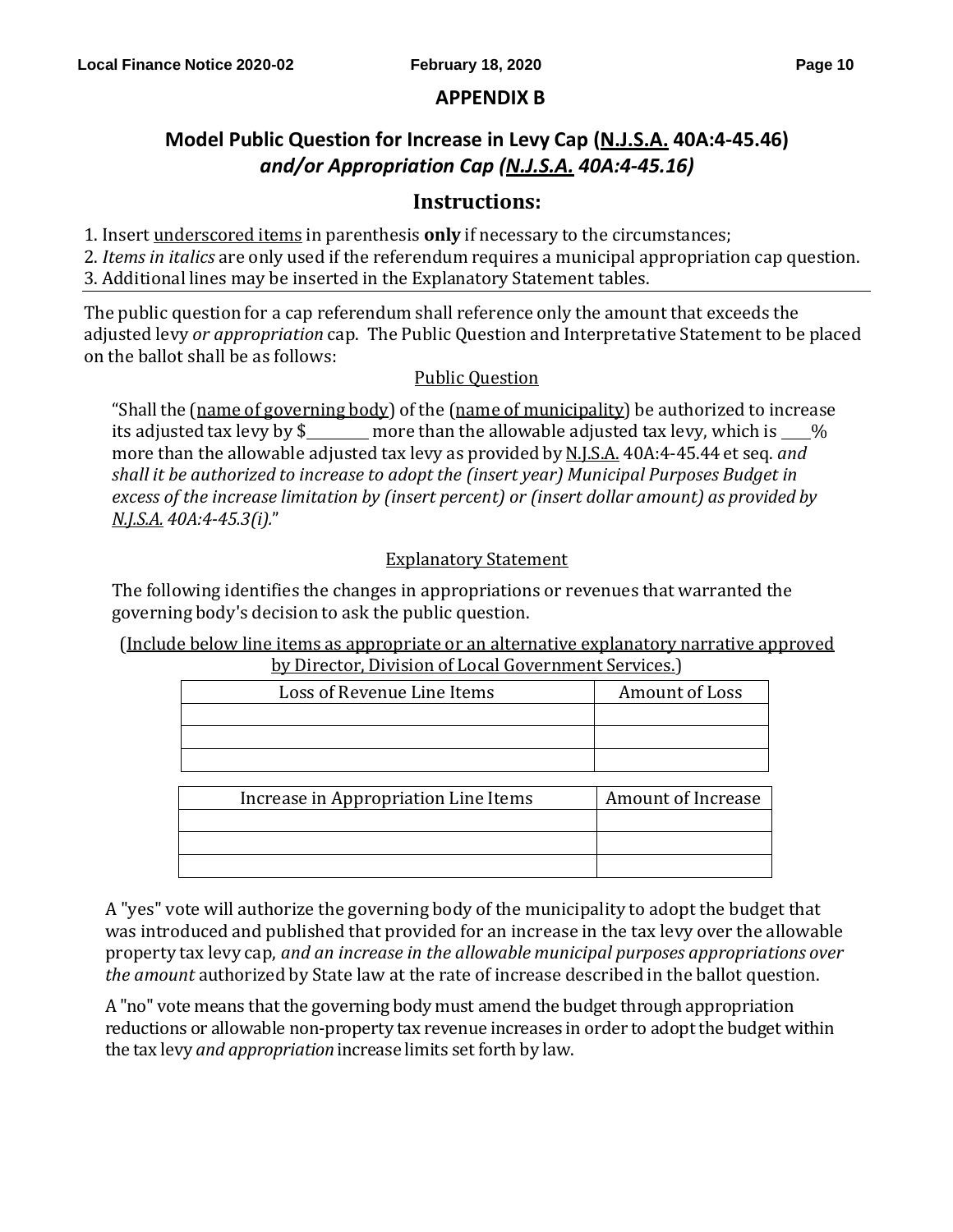### **APPENDIX C**

# **CY 2018 RESOLUTION AUTHORIZING A LEVY CAP REFERENDUM**

### **Instructions:**

1. Insert underscored items in parenthesis as necessary to the circumstances; **Use Appendix D Column References (Col. Ref.) to calculate amounts as indicated below.**

2. *Items in italics are only used if the referendum requires a municipal appropriation cap question or non-partisan vote.*

3. Additional lines may be inserted in the Explanatory Statement tables.

### **RESOLUTION BY THE** *(name of governing body)* **OF THE** *(name of municipality)* **IN THE COUNTY OF** *(name of county)* **AND STATE OF NEW JERSEY AUTHORIZING A MUNICIPAL LEVY CAP REFERENDUM ON APRIL 21** *<May 12>,* **2020**

**WHEREAS,** N.J.S.A. 40A:4-45.45 provides that in preparation of its budget, a municipality shall, subject to certain statutory exceptions, limit any increase in its allowable municipal tax levy to two percent (2%) over the previous year's tax levy; and,

**WHEREAS,** N.J.S.A. 40A:4-45.46, permits a municipality to increase its allowable tax levy by a percentage rate greater than otherwise authorized where said increase is approved by referendum; and,

*WHEREAS, N.J.S.A. 40A:4-45.3(i) provides that in preparation of its budget a municipality may add to its allowable final appropriations any amount approved by referendum; and*

**WHEREAS,** the *(name of governing body)* of the *(name of municipality)*, in the County of *(name of county)* has called for a special referendum election pursuant to N.J.S.A. 40A:4-45.46 *and N.J.S.A. 40A:4-45.3a,* because it finds it advisable and necessary to increase its 2020 allowable tax levy *and allowable final appropriations* by more than otherwise authorized; and,

**WHEREAS,**the (name of governing body) of the (name of municipality) hereby determines that a (additional percent increase – **Col. Ref "C"**)increase in the allowable tax levy, which is (dollar increase over the permitted 2% amount – **Col Ref. "A")** in excess of the increase in allowable tax levy, *and that an increase of (insert percent) or (insert dollar amount) over its otherwise allowable final appropriationsshall be added,* will only become effective upon authorization by the voters by referendum; and,

**WHEREAS,** set forth below are those that have given rise to the need to seek an increase in the allowable tax levy *and final appropriations* from what would otherwise be provided under the limitations of state law:

| Loss of Revenue Line Items           | Amount of Loss     |
|--------------------------------------|--------------------|
|                                      |                    |
|                                      |                    |
|                                      |                    |
|                                      |                    |
| Increase in Appropriation Line Items | Amount of Increase |
|                                      |                    |
|                                      |                    |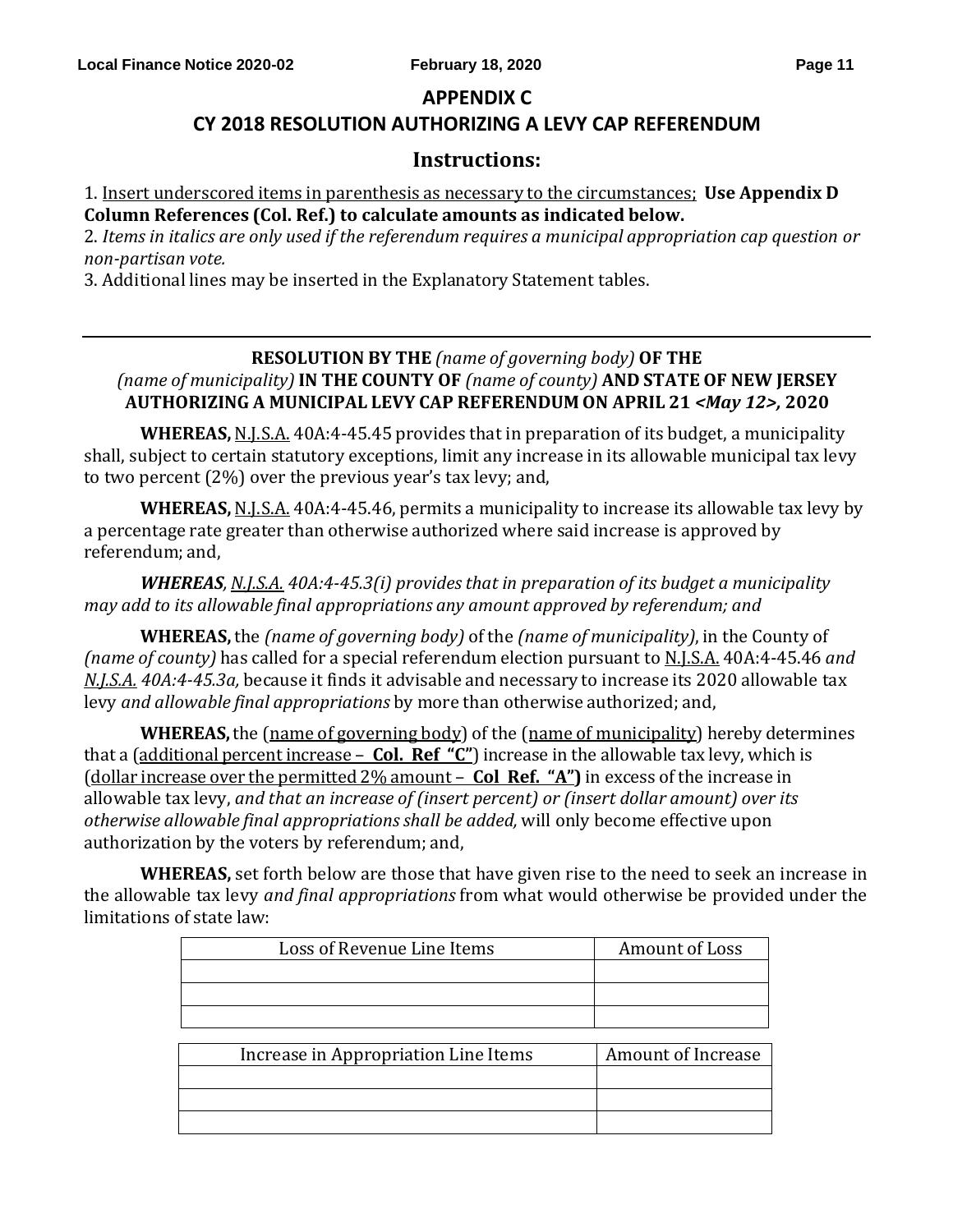**NOW, THEREFORE BE IT RESOLVED,** that the question to be placed on the ballot shall be as follows:

# Public Question

"Shall the (name of governing body) of the (name of municipality) be authorized to increase its adjusted tax levy by  $\frac{1}{2}$  more than the allowable adjusted tax levy, which is  $\frac{1}{2}$ more than the allowable adjusted tax levy as provided by N.J.S.A. 40A:4-45.44 et seq. *and shall it be authorized to increase to adopt the (insert year) Municipal Purposes Budget in excess of the increase limitation by (insert percent) or (insert dollar amount) as provided by N.J.S.A. 40A:4-45.3(i).*"

# Explanatory Statement

The following identifies the changes in appropriations or revenues that warranted the governing body's decision to ask the public question.

(Include below line items as appropriate or an alternative explanatory narrative approved by Director, Division of Local Government Services.)

| Loss of Revenue Line Items | Amount of Loss |
|----------------------------|----------------|
|                            |                |
|                            |                |
|                            |                |
|                            |                |

| Increase in Appropriation Line Items | Amount of Increase |  |
|--------------------------------------|--------------------|--|
|                                      |                    |  |
|                                      |                    |  |
|                                      |                    |  |

A "yes" vote will authorize the governing body of the municipality to adopt the budget that was introduced and published that provided for an increase in the tax levy over the allowable property tax levy cap, *and an increase in the allowable municipal purposes appropriations over the amount* authorized by State law at the rate of increase described in the ballot question.

A "no" vote means that the governing body must amend the budget through appropriation reductions or allowable non-property tax revenue increases in order to adopt the budget within the tax levy *and appropriation* increase limits set forth by law.

**BE IT FURTHER RESOLVED,** that said referendum be, and the same is scheduled for April 21, 2020 (May 12), between the hours of 6:00 AM and 8:00 PM prevailing time, in the manner provided by statute.

**BE IT FURTHER RESOLVED,** that a public hearing on the budget will be held at the (insert location, date and time of public hearing), at which time and place objections to said budget may be presented by taxpayers or other interested parties.

**BE IT FURTHER RESOLVED,** that one certified copy of this Resolution, shall be transmitted to the County Clerk of (name of county) and to the Director of the Division of Local Government Services, within one business day after adoption, but no later than April 6(April 27), with the recorded vote included thereon.

(insert local resolution closing, certification, and seal text)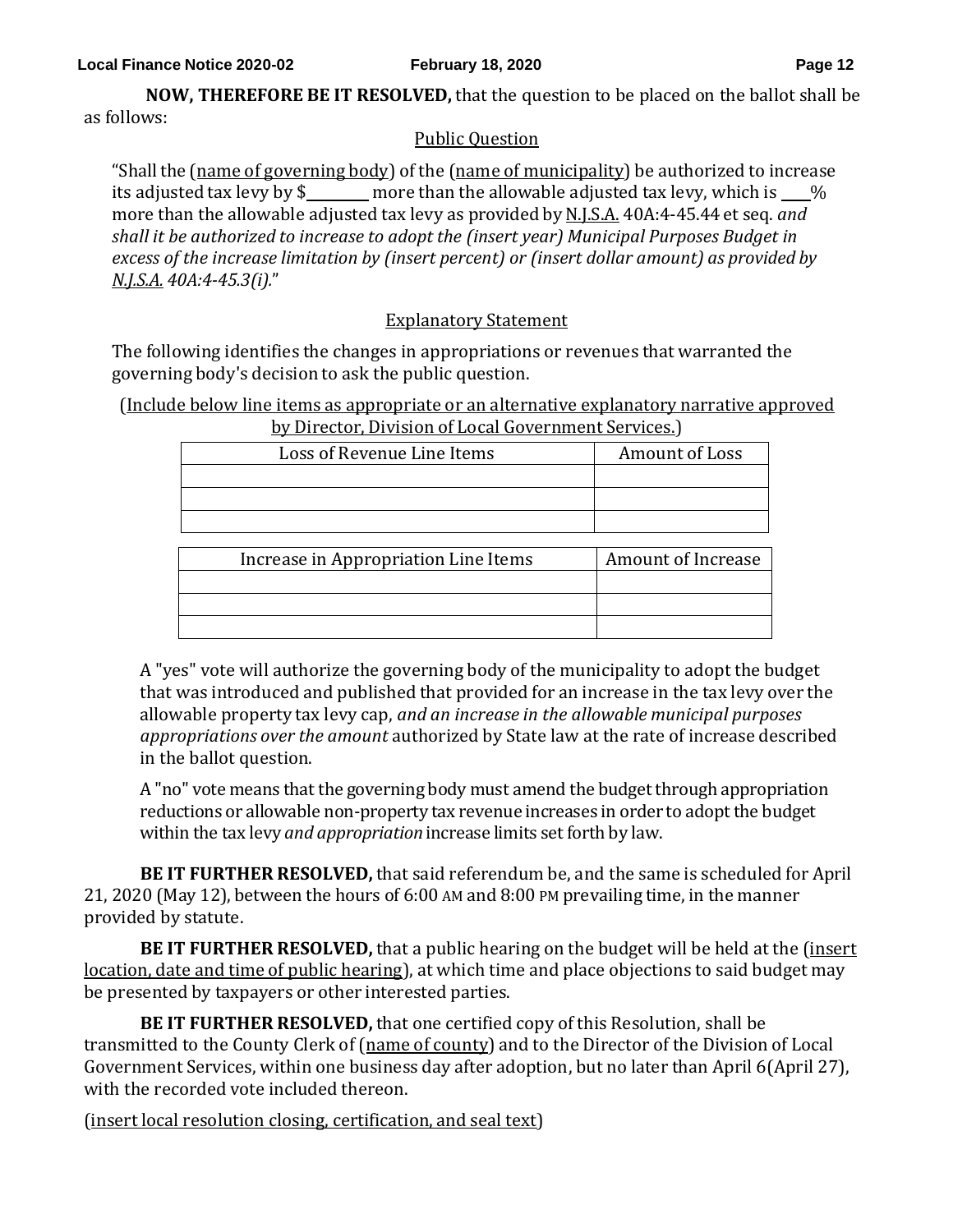# **Appendix D**

# **Calculation of Tax Levy Amounts for Referendum and Public Question**

| Col.<br>Reference | <b>CALCULATION SECTION</b>                                                                                                                                                  | Amount |
|-------------------|-----------------------------------------------------------------------------------------------------------------------------------------------------------------------------|--------|
| A                 | "Amount approved by referendum" (per Levy Cap Workbook, Summary<br>Levy Cap Calculation page) to insert in Authorizing Resolution and Ballot<br>Question.                   |        |
| B                 | Maximum Allowable Amount to be Raised by Taxation.*                                                                                                                         |        |
| $\mathsf C$       | Percentage Increase above the 2% Maximum Allowable Amount to be<br>Raised by Taxation if Referendum is approved to insert in Resolution and<br><b>Ballot Question (A/B)</b> |        |

**\***Per the levy cap workbook, Summary Levy Cap Calculation page